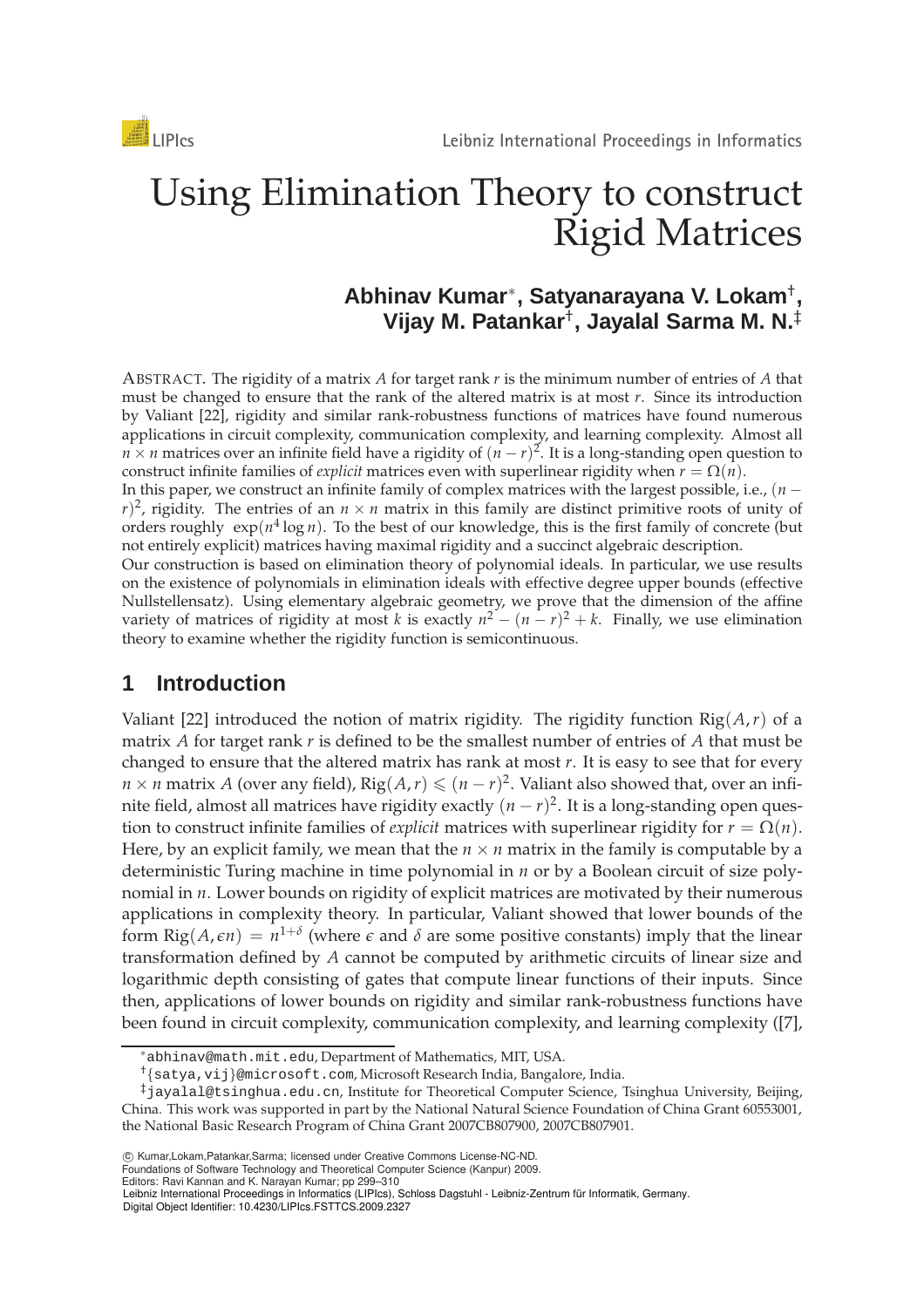[13], [15], [18], [19]). Two comprehensive surveys on this topic are [4] and [5]. Over finite fields, the best known lower bound for explicit *A* was first proved by Friedman [8] and is  $\operatorname{Rig}(A, r) = \Omega(\frac{n^2}{r})$  $\frac{n^2}{r} \log \frac{n}{r}$  for parity check matrices of good error-correcting codes. Over infinite fields, the same lower bound was proved by Shokrollahi, Spielman, and Stemann [21] for Cauchy matrices, Discrete Fourier Transform matrices of prime order (see [14]), and other families. Note that this type of lower bound reduces to the trivial  $\text{Rig}(A,r) = \Omega(n)$ when  $r = \Omega(n)$ . In [16], lower bounds of the form  $\text{Rig}(A, \epsilon n) = \Omega(n^2)$  were proved when  $A = (\sqrt{p_{jk}})$  or when  $A = (e^{i\pi/2} p_{jk})$ , where  $p_{jk}$  are the first  $n^2$  primes. These matrices, however, are not explicit in the sense defined above.

In this paper, we construct an infinite family of complex matrices with the highest possible, i.e.,  $(n - r)^2$  rigidity. The entries of the  $n \times n$  matrix in this family are primitive roots of unity of orders roughly  $\exp(n^4 \log n)$ . We show that the real parts of these matrices are also maximally rigid. Like the matrices in [16], this family of matrices is not explicit in the sense of efficient computability described earlier. However, one of the motivations for studying rigidity comes from algebraic complexity. In the world of algebraic complexity, any element of the ground field (in our case **C**) is considered a primitive or atomic object. In this sense, the matrices we construct are explicitly described algebraic entities. To the best of our knowledge, this is the first construction giving an infinite family of non-generic/concrete matrices with maximum rigidity. It is still unsatisfactory, though, that the roots of unity in our matrices have orders exponential in *n*. Earlier constructions in [16] use roots of unity of orders  $O(n^2)$  but the bounds on rigidity proved there are weaker:  $n(n - cr)$  for some constant  $c > 2$ .

We pursue a general approach to studying rigidity based on elementary algebraic geometry and elimination theory. To set up the formalism of this approach, we begin by reproving Valiant's result that the set of matrices of rigidity less than (*n* − *r*) 2 form a Zariski closed set in  $\mathbb{C}^{n \times n}$ , i.e., such matrices are solutions of a finite system of polynomial equations (hence a generic matrix has rigidity at least (*n* − *r*) 2 ). In fact, we prove a more general statement: the set of matrices of rigidity at most *k* has dimension (as an affine variety) exactly  $n^2 - (n - r)^2 + k$ . This sheds light on the geometric structure of rigid matrices. Our transversality argument in this context is clearer and cleaner than an earlier attempt in this direction (in the projective setting) by [11]. To look for specific matrices of high rigidity, we consider certain elimination ideals associated to matrices with rigidity at most *k*. A result in [1] using effective Nullstellensatz bounds [2], [9] shows that an elimination ideal of a polynomial ideal must always contain a nonzero polynomial with an explicit degree upper bound (Theorem 8). We then use simple facts from algebraic number theory to prove that a matrix whose entries are primitive roots of sufficiently high orders cannot satisfy any polynomial with such a degree upper bound. This gives us the claimed family of matrices of maximum rigidity.

Our primary objects of interest in this paper are the varieties of matrices with rigidity at most *k*. For a fixed *k*, we have a natural decomposition of this variety based on the patterns of changes. We prove that this natural decomposition is indeed a decomposition into *irreducible* components (Corollary 13). In fact, these components are defined by elimination ideals of determinantal ideals generated by all the  $(r + 1) \times (r + 1)$  minors of an  $n \times n$  matrix of indeterminates. Better effective upper bounds on the degree of a nonzero polynomial in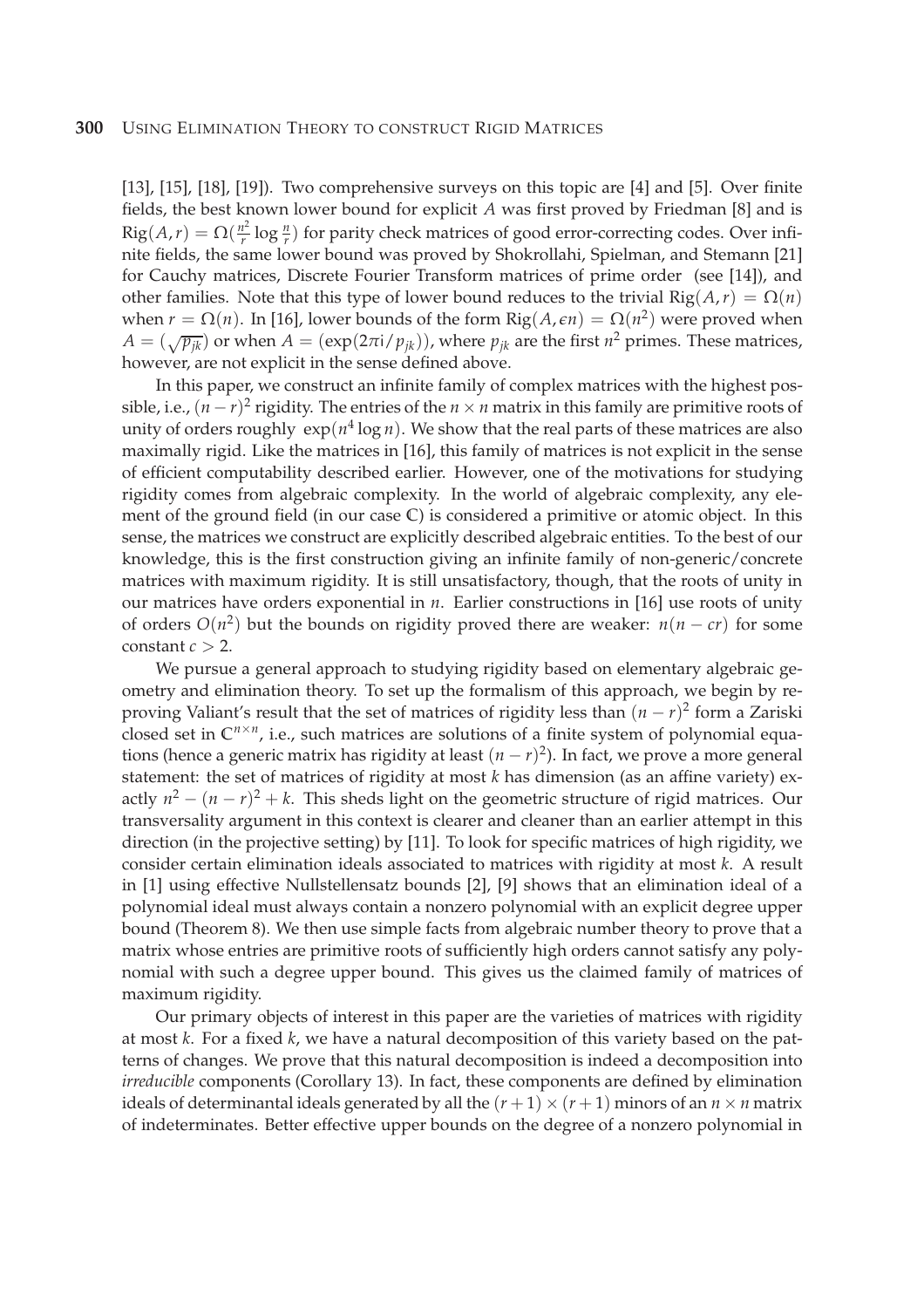the elimination ideal of determinantal ideals than given by Theorem 8 would lead to similar improvements in the bound on the order of the primitive roots of unity we use to construct our rigid matrices. While determinantal ideals have been well-studied in mathematical literature, their elimination theory does not seem to have been as well-studied. Application to rigidity of these elimination ideals of determinantal ideals might be a natural motivation for studying them.

We next consider the question: given a matrix *A*, is there a small neighborhood of *A* within which the rigidity function is nondecreasing, i.e. such that every matrix in this neighborhood has rigidity at least equal to that of *A*? This is related to the notion of *semicontinuity* of the rigidity function. We give a family of examples to show that the rigidity function is in general not semicontinuous. However, the *specific* matrices we produce above, by their very construction, have neighborhoods within which rigidity is nondecreasing.

#### **1.1 Definitions and Notations**

Let *F* be a field. Then, by  $M_n(F)$  we denote the algebra of  $n \times n$  matrices over *F*. At times, when it is clear from the context, we will denote  $M_n(F)$  by  $M_n$ . Let  $X \in M_n(F)$ . Then by *X*<sup>*i*</sup> we will denote the  $(i, j)$ -th entry of *X*. Given  $X \in M_n(F)$ , the support of *X* is defined as  $Supp(X) := \{(i, j) | X_{ij} \neq 0 \in F\}$ . Given a non-negative integer *k*, we define

$$
S(k) := \{ X \in M_n(F) : |Supp(X)| \leq k \}.
$$

Thus,  $S(k)$  is the set of matrices over *F* with at most *k* non-zero entries. A *pattern*  $\pi$  is a subset of the positions of an  $n \times n$  matrix. Then, we define:

$$
S(\pi) := \{ X \in M_n(F) : \, Supp(X) \subseteq \pi \}.
$$

Note that  $S(k) = \bigcup_{|\pi|=k} S(\pi)$ .

We say that a matrix *X* is (*r*, *k*)-rigid if changing at most *k* entries of *X* does not bring down the rank of the matrix to a value  $\leq r$ . More formally,

**DEFINITION 1.** A matrix *X* is  $(r, k)$ -rigid if  $rank(X + T) > r$  whenever  $T \in S(k)$ .

**DEFINITION 2.** The rigidity function  $\text{Rig}(X,r)$  is the smallest integer *k* for which the matrix *X* is not  $(r, k)$ -rigid. That is,  $\text{Rig}(X, r)$  is the minimum number of entries we need to change in the matrix *X* so that the rank becomes at most *r*:

$$
Rig(X,r) := \min\{Supp(T) : \text{rank}(X+T) \leq r\}.
$$

Sometimes, we will allow *T* to be chosen in  $M_n(L)$  for *L* an extension field of *F*. In this case we will denote the rigidity by *Rig*(*X*,*r*, *L*).

Let RIG(*n*,*r*,*k*) denote the set of  $n \times n$  matrices *X* such that  $\text{Rig}(X,r) = k$ . Similarly, we define RIG( $n, r, \ge k$ ) to be the set of matrices of rigidity at least *k* and RIG( $n, r \le k$ ) to be the set of matrices of rigidity at most *k*. For a pattern  $\pi$  of size *k*, let RIG( $n, r, \pi$ ) be the set of matrices *X* such that for some  $T_\pi \in S(\pi)$  we have rank $(X + T_\pi) \leq r$ . Then we have

$$
RIG(n, r, \leq k) = \bigcup_{\pi, |\pi| = k} RIG(n, r, \pi).
$$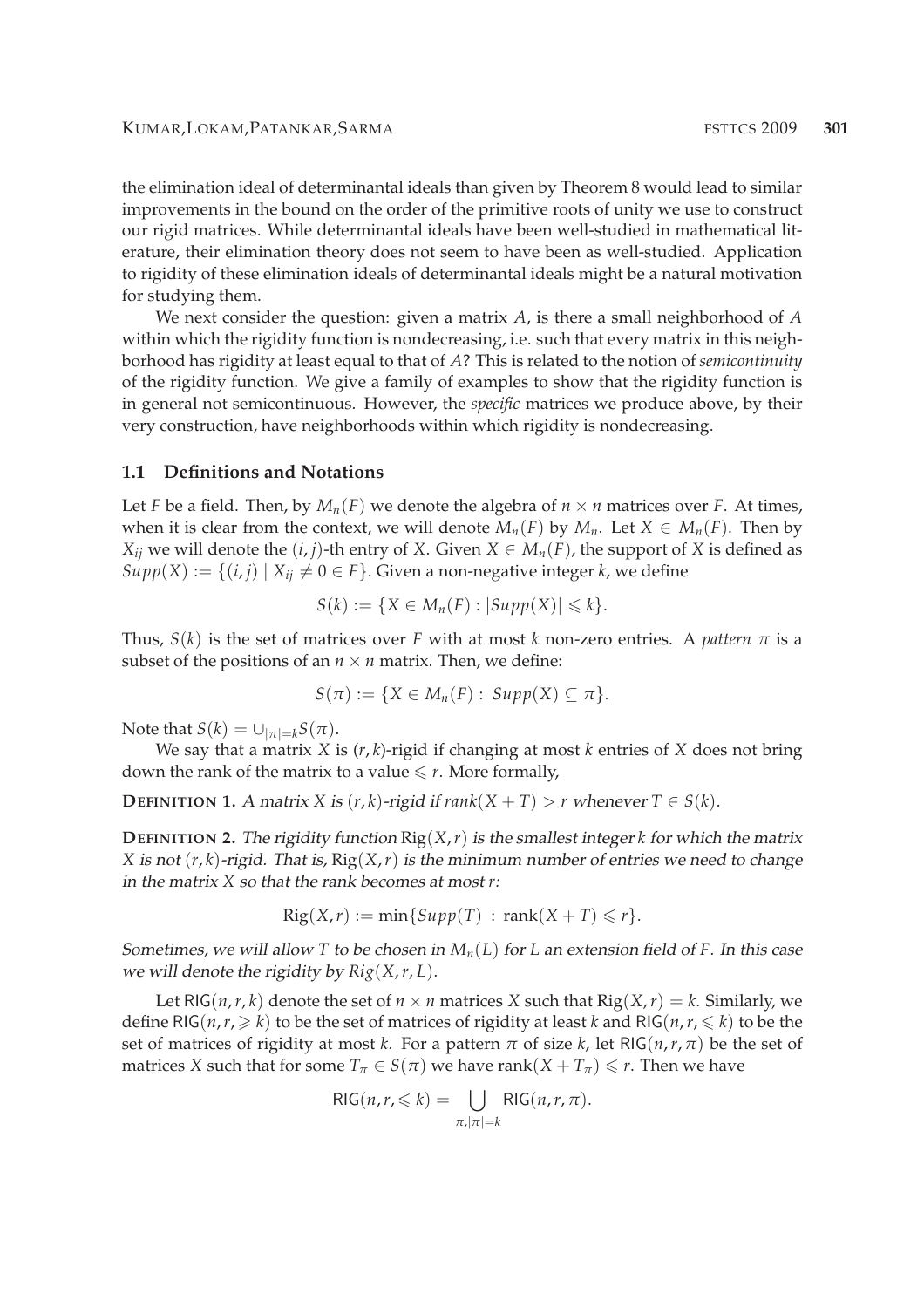#### **302** USING ELIMINATION THEORY TO CONSTRUCT RIGID MATRICES

#### **1.2 Elimination Theory: Closure Theorem**

We refer the reader to a standard text in algebraic geometry [6, 20] for the necessary background. Here we recall a basic result from Elimination Theory which is directly used in the paper. As the name suggests, Elimination Theory deals with elimination of a subset of variables from a given set of polynomial equations and finding the *reduced set* of polynomial equations (not involving the eliminated variables). The main results of Elimination Theory, especially the Closure Theorem, describe a precise relation between the reduced ideal and the given ideal, and its corresponding geometric interpretation.

Given an ideal  $I = \langle f_1, \ldots, f_s \rangle \subseteq F[x_1, \ldots, x_n]$ , the *l*-th *elimination ideal I*<sub>*l*</sub> is the ideal of  $F[x_{l+1},...,x_n]$  defined by  $I_l := I \cap F[x_{l+1},...,x_n]$ .

#### **THEOREM 3.(Closure Theorem, page 125, Theorem 3 of [6])**

Let *I* be an ideal of  $F[x_1, \ldots, x_n, y_1, \ldots, y_m]$  and  $I_n := I \cap F[y_1, \ldots, y_m]$  be the *n*-th elimination ideal associated to *I*. Let  $V(I)$  and  $V(I_n)$  be the subvarieties of  $A^{n+m}$  and  $A^m$  (the affine spaces over *F* of dimension  $n + m$  and  $m$  respectively) defined by *I* and  $I_n$  respectively. Let *p* be the natural projection map from  $\mathbb{A}^{n+m} \to \mathbb{A}^m$  (projection map onto the *y*-coordinates). Then,

- 1. *V*( $I_n$ ) is the smallest (closed) affine variety containing  $p(V(I)) \subseteq \mathbb{A}^m$ . In other words, *V*(*I<sub>n</sub>*) *is the Zariski closure of*  $p(V(I))$ (*F*) ⊆  $\bar{F}^m$ .
- 2. When  $V(I)(\bar{F}) \neq \phi$ , there is an affine variety *W* strictly contained in  $V(I_n)$  such that  $V(I_n) - W \subseteq p(V(I)).$

## **2 Use of Elimination Theory**

#### **2.1 Determinantal Ideals and their Elimination Ideals**

We would like to investigate the structure of the sets RIG( $n, r, \leq k$ ) and RIG( $n, r, \pi$ ) and their Zariski closures

$$
\mathcal{W}(n, r, \leq k) := \frac{\overline{\text{RIG}(n, r, \leq k)}}{\text{RIG}(n, r, \pi)} \quad \text{and} \quad \mathcal{W}(n, r, \pi) := \frac{\overline{\text{RIG}(n, r, \leq k)}}{\text{RIG}(n, r, \pi)}
$$

in the  $n^2$ -dimensional affine space of  $n \times n$  matrices. Let *X* be an  $n \times n$  matrix with entries being indeterminates  $x_1, \ldots, x_{n^2}$ . For a pattern  $\pi$  of  $k$  positions, let  $T_{\pi}$  be the  $n \times n$  matrix with indeterminates  $t_1, \ldots, t_k$  in the positions given by  $\pi.$  Note that saying  $X + T_{\pi}$  has rank at most *r* is equivalent to saying that all its  $(r + 1) \times (r + 1)$  minors vanish. Let us consider the ideal generated by these minors:

$$
I(n,r,\pi) := \left\langle Minors_{(r+1)\times(r+1)}(X+T_{\pi})\right\rangle \subseteq F[x_1,\ldots,x_{n^2},t_1,\ldots,t_k].
$$
 (1)

It then follows from the definition of rigidity that RIG(*n*,*r*, *π*) is the projection from  $\mathbb{A}^{n^2} \times \mathbb{A}^k$ to  $\mathbb{A}^{n^2}$  of the algebraic set  $V(I(n,r,\pi))(F)$ . Thus, if we define the elimination ideal

$$
EI(n,r,\pi) := I(n,r,\pi) \cap F[x_1,\ldots,x_{n^2}] \subseteq F[x_1,\ldots,x_{n^2}],
$$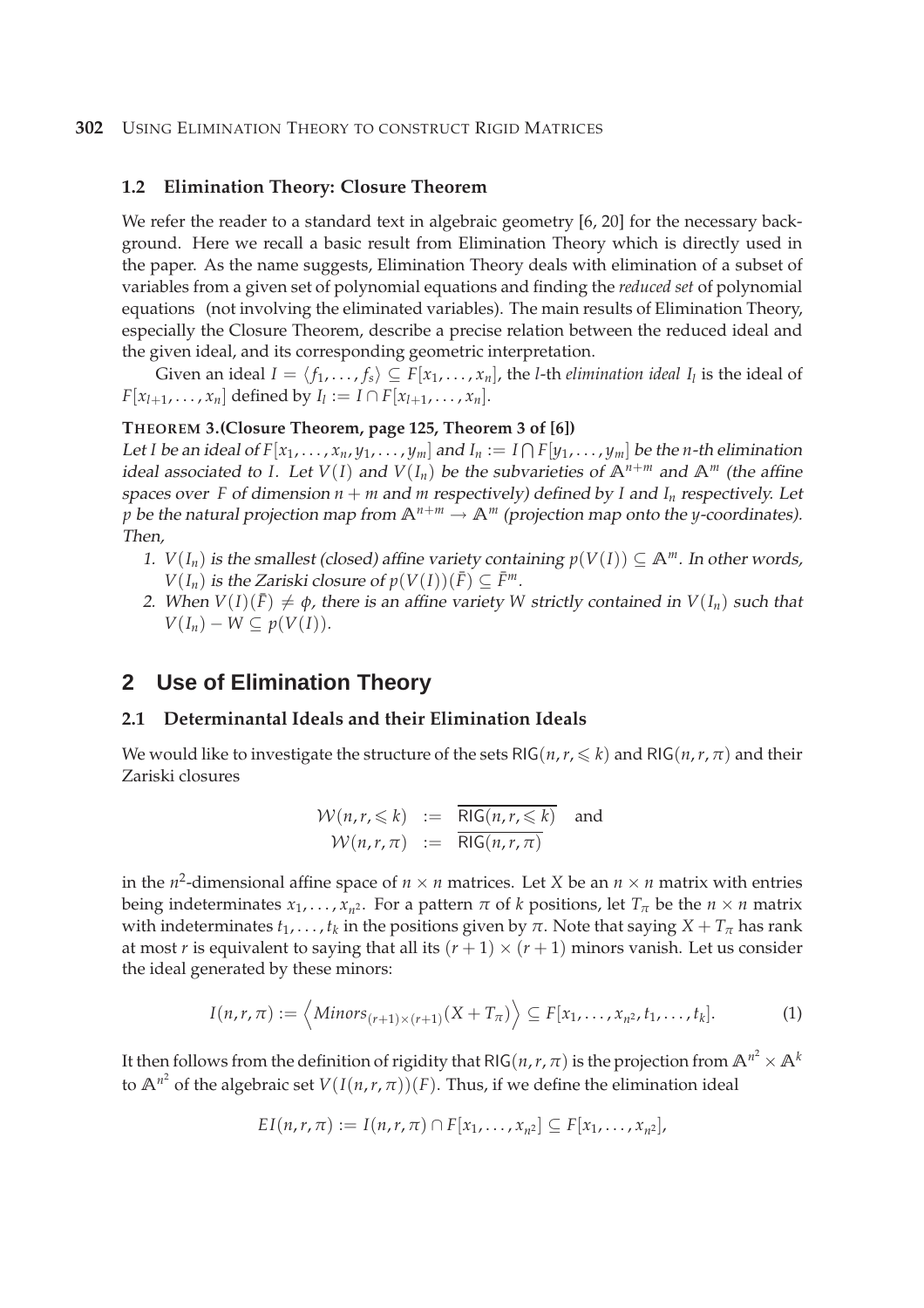then by the Closure Theorem (Theorem 3), we obtain

$$
W(n,r,\pi) = V(EI(n,r,\pi)).
$$
\n(2)

Note that

$$
\mathcal{W}(n,r,\leq k)=\bigcup_{\pi,|\pi|=k}\mathcal{W}(n,r,\pi).
$$

#### **2.2 Valiant's Theorem**

The following theorem due to Valiant [22, Theorem 6.4, page 172] says that a generic matrix has rigidity  $(n - r)^2$ . That is, for  $k < (n - r)^2$ , the dimension of  $\mathcal{W}(n, r, \leq k)$  is strictly less than  $n^2$ .

A reader familiar with Valiant's proof will realize that our proof is basically a rephrasing of Valiant's proof in the language of algebraic geometry. The point of this proof is to set up the formalism and use it later; in particular, when we compute the exact dimension of the rigidity variety  $W(n, r, \leq k)$ .

**THEOREM 4.(Valiant)** Let  $n \ge 1, 0 < r < n$  and  $0 \le k < (n - r)^2$ . Let  $\mathcal{W} := \mathcal{W}(n, r, \le k)$  be as above. Then,

$$
\dim(\mathcal{W}) < n^2.
$$

PROOF. Let  $\pi \subseteq \{(i, j) | 1 \leq i, j \leq n\}$  be a pattern of size *k*. Let  $\tau$  be the index set of a fixed *r* × *r* minor. For a matrix *B*, let *B*<sub>*τ*</sub> denote the minor of *B* indexed by *τ*. Define RIG(*n*,*r*, *π*, *τ*) to be the set of all  $n \times n$  matrices A that satisfy the following properties: there exists some  $n \times n$  matrix  $T_\pi$  such that

1.  $Supp(T_\pi) \subseteq \pi$ ,

2. rank $(A + T_\pi) = r$ , and

3. det( $(A + T_{\pi})_{\tau}$ )  $\neq$  0 where  $\tau$  denotes the fixed  $r \times r$  minor as above.

Recall that *S*(*π*) is the set of matrices whose support is contained in *π*. Let us also define

$$
RANK(n,r,\tau) := \{C \in M_n \mid \text{rank}(C) = r \text{ and } \text{det}(C_{\tau}) \neq 0\}.
$$

By definition, every element  $A \in \text{RIG}(n, r, \pi, \tau)$  can be written as  $C - T_{\pi}$ , with  $C \in \text{RANK}(n, r, \tau)$ and  $T_\pi \in S(\pi)$ .

We state the following lemma without proof. (Details can be found in the full version [10]).

**LEMMA 5.** dim(RANK(*n*,*r*, *τ*)) =  $n^2 - (n - r)^2$ .

Consider the following natural map Φ:

$$
\mathbb{A}^{n^2 - (n-r)^2} \times \mathbb{A}^k \supset \text{RANK}(n, r, \tau) \times S(\pi) \xrightarrow{\Phi} M_n \cong \mathbb{A}^{n^2}, \tag{3}
$$

taking  $(X, T_\pi)$  to  $X + T_\pi$ . The image of  $\Phi$  is exactly RIG(*n*,*r*,  $\pi$ ,  $\tau$ ).

Also, note that  $dim(S(\pi)) = |\pi|$ . We note that if there is a surjective morphism from an affine variety *X* to another affine variety *Y*, then dim  $Y \leq \dim X$  (we defer a formal statement to the full version [10]). Thus for  $k \leqslant (n - r)^2 - 1$ , we get

$$
\dim(\overline{Im(\Phi)}) = \dim(\overline{RIG(n, r, \pi, \tau)}) \leqslant n^2 - (n - r)^2 + k < n^2.
$$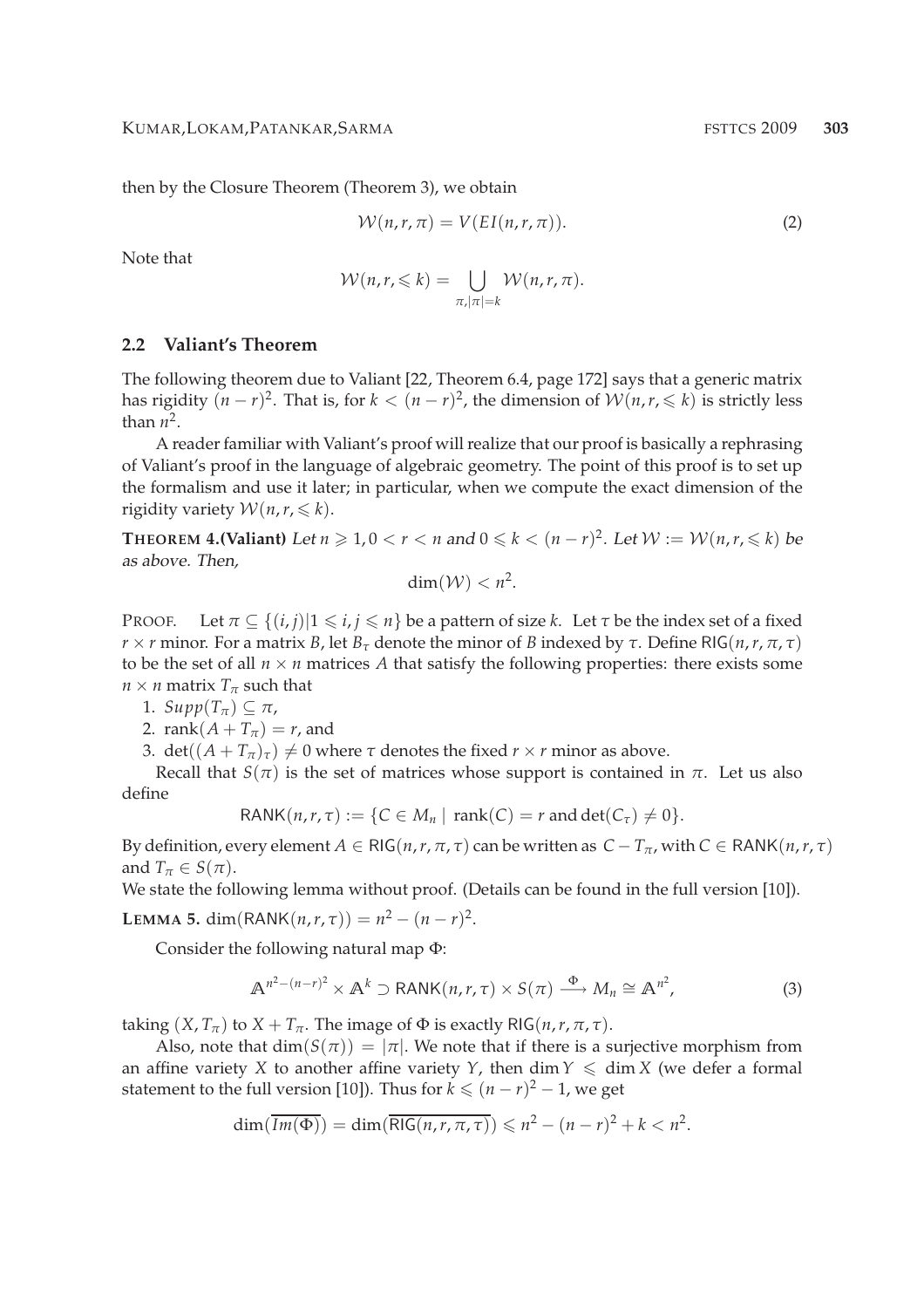Note that

$$
\mathcal{W} = \bigcup_{\tau,\pi} \overline{\text{RIG}(n,r,\pi,\tau)}
$$

and that completes the proof of the theorem.

Thus we have proved that the set of matrices of rigidity strictly smaller than  $(n - r)^2$  is contained in a proper closed affine variety of  $\mathbb{A}^{n^2}$ , and thus is of dimension strictly less than *n* 2 . In other words, a *generic matrix*, i.e. a matrix that lies outside a certain proper closed affine subvariety of **A***<sup>n</sup>* 2 , is *maximally rigid*. Therefore, over an infinite field *F* (for instance, an algebraically closed field), there always exist maximally rigid matrices.

We now refine Valiant's argument and prove the following exact bound on the dimension of W. The main point of the proof is a *lower bound* on  $\dim(W)$ .

**THEOREM 6.** Let  $0 \le r \le n$  and  $0 \le k \le (n - r)^2$ . Then

$$
\dim(\mathcal{W}) = n^2 - (n - r)^2 + k.
$$

PROOF. With the notation of the previous proof, we have the map

$$
\Phi: \mathsf{RANK}(n,r,\tau) \times S(\pi) \to M_n.
$$

defined above. Let RANK $(n, \leq r)$ , RANK $(n, r)$  be the set of  $n \times n$  matrices of rank at most *r* and exactly *r* respectively. Let *S*(*k*) be the set of matrices of support at most *k*.

Now note that  $GL(n) \times GL(n)$  acts on RANK $(n, \leq r)$  by multiplication on the left and the right, and that the action is transitive on the set of matrices with rank exactly *r*, which forms a Zariski open subset of RANK $(n, \leq r)$ . Therefore RANK $(n, \leq r)$  is an irreducible algebraic variety. It is not difficult to see (for instance, from the computation below of the tangent space) that its singular locus is exactly  $\text{RANK}(n, \leq r - 1)$ , the set of matrices with rank less than *r*.

On the other hand, *S*(*k*) splits into components *S*( $\pi$ ) depending on the pattern  $\pi$  and is thus a union of various affine subspaces (each associated to a *π* of size at most *k*). The nonsingular elements of *S*(*k*) are those which have support of size exactly *k*.

We can put together the maps  $\Phi$  arising from various choices of  $\tau$  and  $\pi$  to write the map

$$
\widetilde{\Phi}: \text{RANK}(n, \leqslant r) \times S(k) \to \text{RIG}(n, r, \leqslant k).
$$

We can easily see that  $\tilde{\Phi}$  is a surjective morphism of affine varieties. If we can find a nonsingular point of RANK( $n \leq r$ )  $\times$  *S*( $k$ ) for which the map on tangent spaces is injective, then the dimension of the target space RIG( $n, r \leq k$ ) will equal dim RANK( $n, \leq r$ ) + dim  $S(k)$  =  $n^2 - (n - r)^2 + k$ , proving the theorem. Since the map on tangent spaces is simply addition of matrices, we need to show that the subspaces do not intersect non-trivially and that would complete the proof of the theorem. For any smooth point  $x \in \text{RANK}(n,r)$ , the smooth locus of RANK( $n, \leq r$ ), we will find a pattern  $\pi$  of size  $k$  and  $y \in S(\pi)$  for which the tangent spaces at *x* and *y* intersect transversely.

Assume first that the point *x* is  $\begin{pmatrix} I_r & 0 \\ 0 & 0 \end{pmatrix}$ . We choose the pattern *π* to lie completely in the bottom right hand block of size  $(n - r) \times (n - r)$ , and choose any smooth point *y* of  $S(\pi)$ (i.e. having all *k* entries nonzero).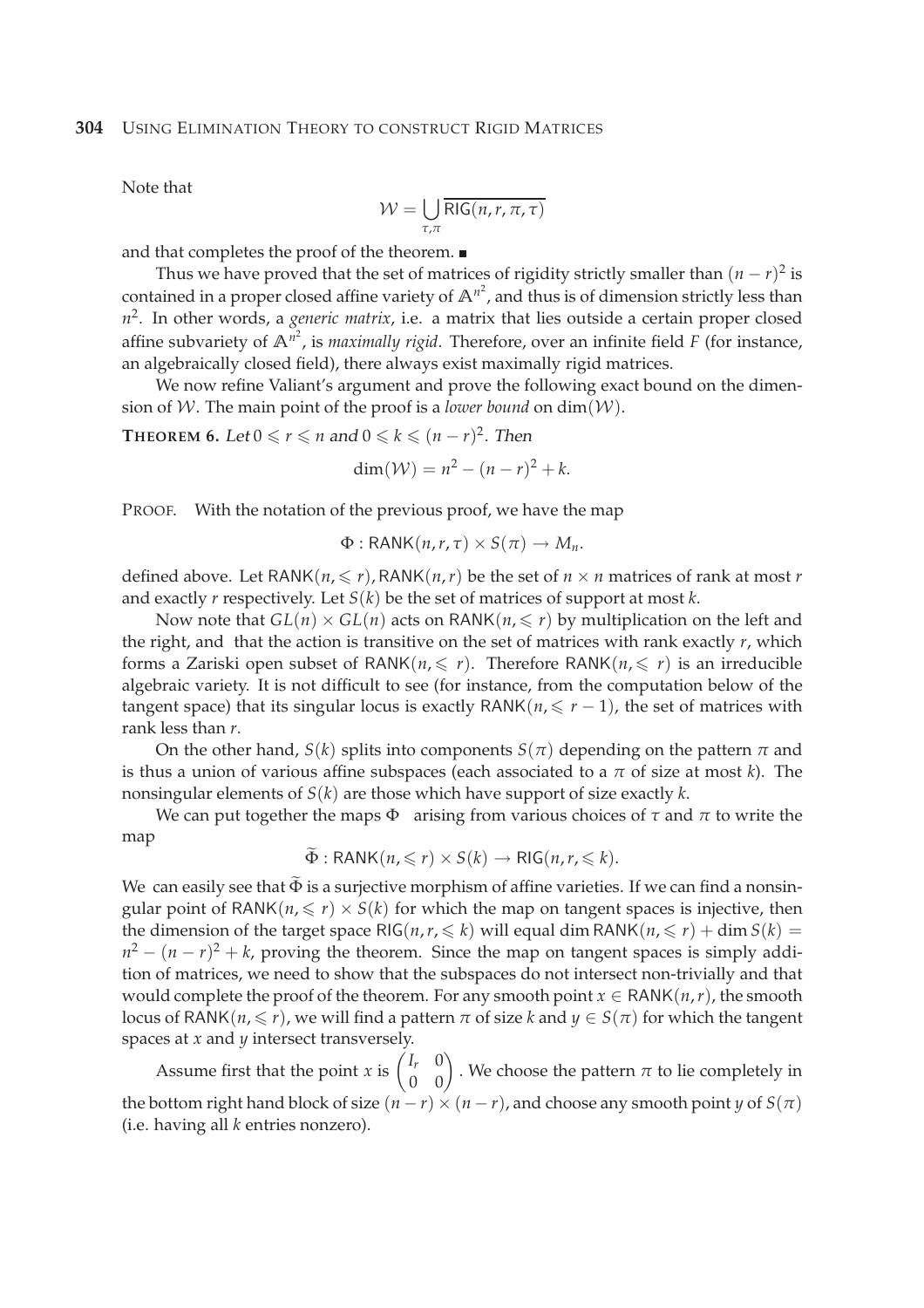#### KUMAR,LOKAM,PATANKAR,SARMA **FSTTCS** 2009 **305**

The tangent space of *x* is  $\begin{pmatrix} * & * \\ * & 0 \end{pmatrix}$ ∗ 0  $\setminus$ 

That is, it consists of the subspace of  $M<sub>n</sub>$  consisting of matrices with arbitrary entries except in the lower  $(n - r) \times (n - r)$  block, which is constrained to be the zero submatrix. The dimension of the tangent space is  $r^2 + 2r(n - r) = n^2 - (n - r)^2$ , as expected. The tangent space of *y* is  $\begin{pmatrix} 0 & 0 \\ 0 & 0 \end{pmatrix}$ 0 ∗*<sup>π</sup>*  $\setminus$ where  $*_\pi$  means that the entries in positions of  $\pi$  are arbitrary, and the other entries are zero.

It's clear that these two tangent spaces intersect transversely.

.

Now, we need to show this for a more general  $x \in \text{RANK}(n, r)$ . Assume that the top left  $r \times r$  minor of *x* is nonsingular (else we can multiply by permutation matrices on left and right, noting that permutations just shuffle the various  $S(\pi)$  for  $|\pi| = k$ ).

The first *r* columns of *x* are independent and span the column space of *x*, so there exists a matrix  $g =$  *I<sup>r</sup>* ∗  $\begin{bmatrix} 0 & I_{n-r} \\ 1 & 0 \end{bmatrix}$  $\int$  such that *xg* has the form  $\begin{pmatrix} * & 0 \\ 0 & 0 \end{pmatrix}$ ∗ 0  $\setminus$ . Then using that the first *r* rows of *xg* are independent and span its row space, we can find an invertible matrix  $h =$  ∗ 0 ∗ *In*−*<sup>r</sup>*  $\setminus$ such that  $h x g =$  $\begin{pmatrix} I_r & 0 \\ 0 & 0 \end{pmatrix}$ . The tangent space of *x* is *h*<sup>-1</sup>  $\begin{pmatrix} * & * \\ * & 0 \end{pmatrix}$ ∗ 0  $\setminus$ *g* −1 . We need to show this does not intersect  $S(\pi)$  for some  $\pi$ . That is,  $\begin{pmatrix} * & * \\ * & 0 \end{pmatrix}$ ∗ 0  $\setminus$ does not intersect  $(0 0)$  $\setminus$ 

*h* 0 ∗*<sup>π</sup> g* except in zero. But this follows from the fact that the latter is a matrix of the same form (in fact, multiplication by *h* and *g* leave any element of  $S(\pi)$  unchanged).

**Remarks:** *A similar argument or line of study - though in the projective setting - is also found in [11]. Our formalism and proofs seem clearer and simpler. Our theorem is also very explicit.*

#### **2.3 Rigid Matrices over the field of Complex Numbers**

Recall that to say that the rigidity of a matrix *A* for target rank *r* is at least *k*, it suffices to prove that the matrix *A* is not in  $W(n, r, \leq (k-1))$ . We use this idea to achieve the maximum possible lower bound for the rigidity of a family of matrices over the field of complex numbers **C**. As a matter of fact, we obtain matrices with real algebraic entries with rigidity  $(n - r)^2$ .

 $\bf{THEOREM 7.}$  Let  $\delta(n) = n^{4n^4}.$  Let  $p_{i,j}$  for  $1 \leqslant i,\,j \leqslant n$  be distinct primes such that  $p_{i,j} > \delta(n).$ Let  $K = \mathbb{Q}(\zeta_{1,1},\ldots,\zeta_{n,n})$  where  $\zeta_{i,j} = e^{2\pi i/p_{i,j}}$ . Let  $A(n) := (\zeta_{i,j}) \in M(n,K)$ . Then, for any field *L* containing *K*,

$$
Rig(A(n),r,L)=(n-r)^2.
$$

PROOF. For simplicity, we will index the  $\zeta_{i,j}$  by  $\zeta_\alpha$  for  $\alpha = 1$  to  $n^2$ , and similarly  $p_\alpha$ . We prove the theorem by showing that

$$
A(n) \notin \mathcal{W}(n, r, \leqslant (n-r)^2 - 1)(L).
$$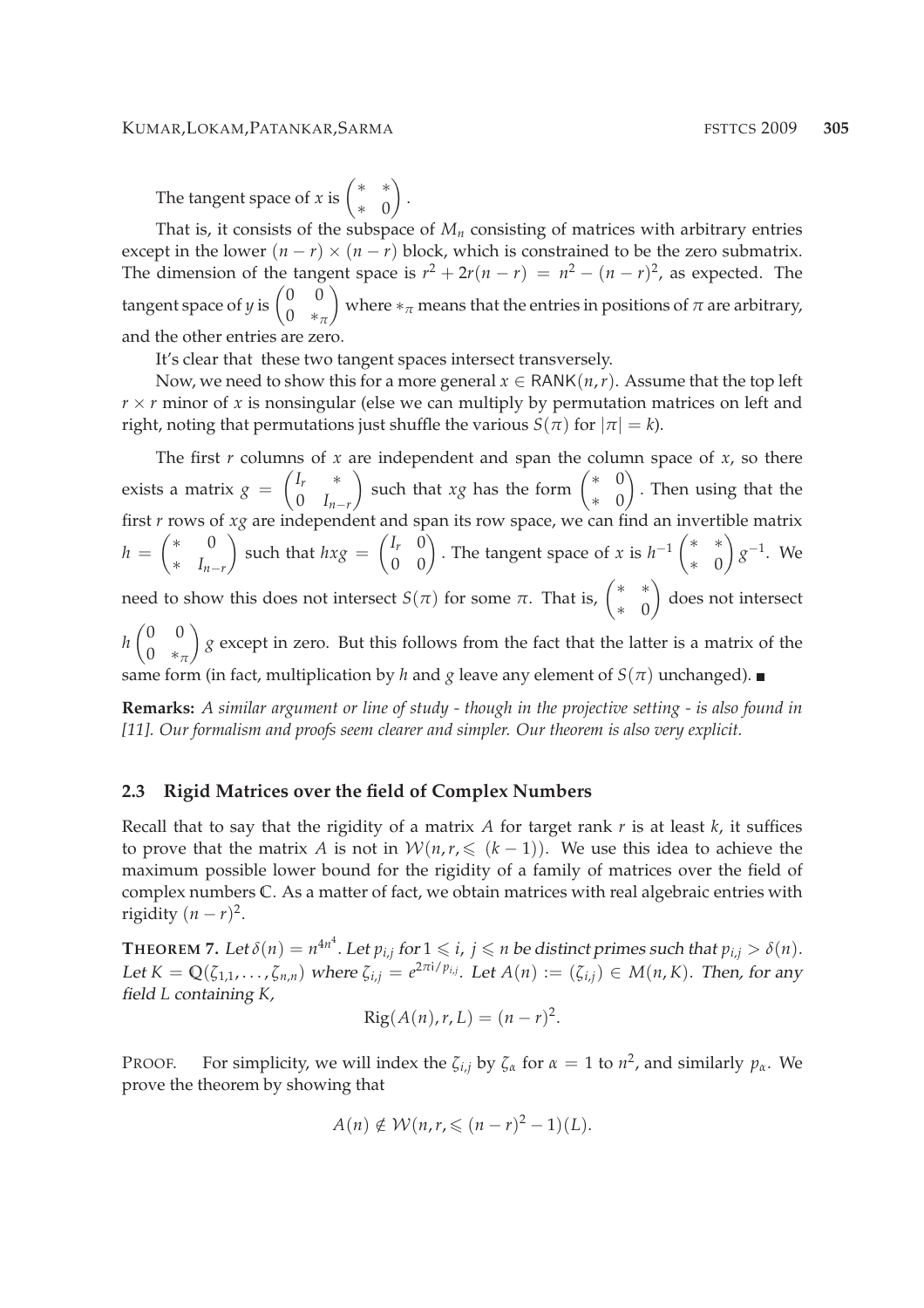Thus it is sufficient to prove that

$$
A(n) \notin \mathcal{W}(n,r,\pi)(L)
$$

for any pattern  $\pi$  with  $|\pi| = (n - r)^2 - 1$ . Let  $\pi$  be any such pattern. To simplify notation, let us define,  $W := W(n, r, \pi)(L)$ . By Theorem 4 we have:

$$
\dim(W) \leq \dim(W(n, r, \leq (n-r)^2 - 1)) \leq (n^2 - 1) < n^2.
$$

Equivalently (by Hilbert's Nullstellensatz),

$$
EI(n,r,\pi) \neq (0).
$$

Proving that  $A(n) \notin W$  is equivalent to showing the existence of a  $g \in EI(n,r,\pi)$  such that  $g(A(n)) \neq 0$ . We produce such a *g* using the following theorem:

**THEOREM 8.([1], page 6, Theorem 4)** Let  $I = \langle f_1, \ldots, f_s \rangle$  be an ideal in the polynomial ring *F*[*Y*] over an infinite field *F*, where  $Y = \{y_1, \ldots, y_m\}$ . Let *d* be the maximum total degree of the generators  $f_i$ . Let  $Z = \{y_{i_1}, \ldots, y_{i_\ell}\} \subseteq Y$  be a subset of indeterminates of  $Y$ . If  $I \cap F[Z] \neq (0)$  then there exists a non-zero polynomial  $g \in I \cap F[Z]$  such that,  $g = \sum_{i=1}^{s} g_i f_i$ , with  $g_i \in F[Y]$  and  $\deg(g_i f_i) \leq (\mu + 1)(m + 2)(d^{\mu} + 1)^{\mu+2}$ , where  $\mu = \min\{s, m\}$ .

Let us apply Theorem 8 to our case - in the notation of this theorem our data is as follows:  $F := \mathbb{Q}, Y := \{x_1, \dots, x_{n^2}, t_1, \dots, t_k\}, Z := \{x_1, \dots, x_{n^2}\}, \Sigma_{r+1} := \text{set of all minors of size } \{x_1, \dots, x_{n^2}\}$  $(r+1)$ ,  $f_\tau := \det((X+T_\pi)_\tau)$  for  $\tau \in \Sigma_{r+1}$ , here by  $Y_\tau$  we denote the  $\tau$ -th minor of  $Y$ , and *I* := *I*(*n*,*r*, *π*) =  $\langle f_\tau : \tau \in \Sigma_{r+1} \rangle$  as defined in (1).

Furthermore, we have:

$$
m = n^{2} + (n - r)^{2} - 1 \le 2n^{2} - 2
$$
  
\n
$$
\mu = \min \left\{ n^{2} + (n - r)^{2} - 1, \binom{n}{r + 1}^{2} \right\}
$$
  
\n
$$
\le n^{2} + (n - r)^{2} - 1 \le 2n^{2} - 2,
$$
  
\n
$$
d = r + 1 \le n,
$$
  
\n
$$
I \cap F[Z] = EI(n, r, \pi) \neq (0).
$$

By Theorem 8 there exists a

$$
g \neq 0 \in EI(n,r,\pi) \subseteq \mathbb{Q}[x_1,\ldots,x_{n^2}]
$$

such that

$$
\deg(g) \leqslant (2n^2 - 1)(2n^2)(n^{2n^2 - 2} + 1)^{2n^2} < n^{4n^4} = \delta(n).
$$

We will now apply the following Lemma 9, which we prove later, to this situation.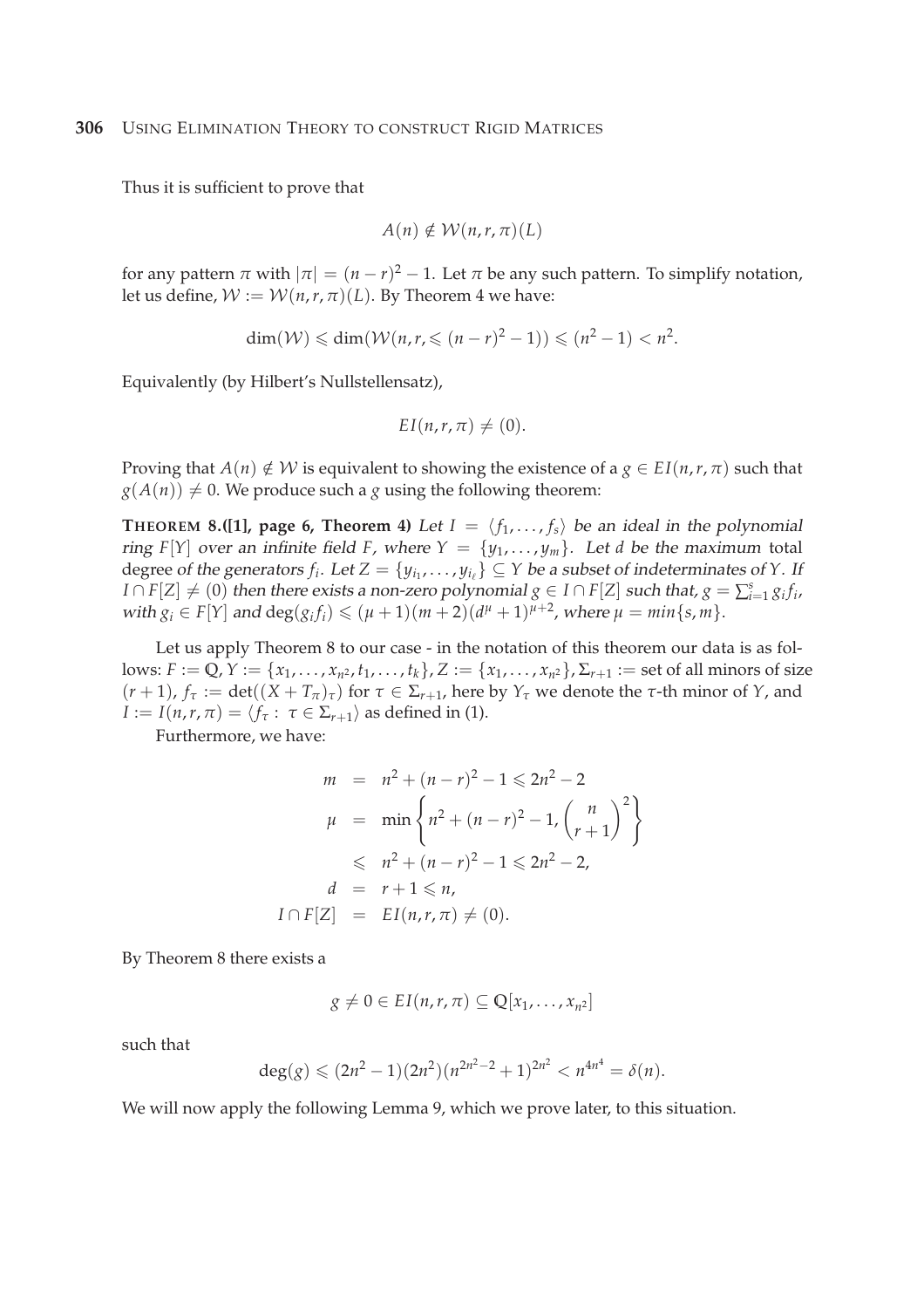**LEMMA** 9. Let *N* be a positive integer. Let  $\theta_1, \dots, \theta_m$  be *m* algebraic numbers such that for any  $1 \leq i \leq m$ , the field  $Q(\theta_i)$  is Galois over Q and such that

$$
[\mathbb{Q}(\theta_i):\mathbb{Q}]\geq N \quad \text{and} \quad
$$

$$
\mathbb{Q}(\theta_i) \cap \mathbb{Q}(\theta_1,\ldots,\theta_{i-1},\theta_{i+1},\ldots,\theta_m) = \mathbb{Q}.
$$

Let  $g(\underline{x}) \neq 0 \in \mathbb{Q}[x_1, \ldots, x_m]$  such that  $deg(g) < N$ . Then,

$$
g(\theta_1,\ldots,\theta_m)\neq 0.
$$

Let us set  $m = n^2$ ,  $N = \delta(n)$ ,  $l := \deg(g) \le N$  in Lemma 9. It is now easy to check that

$$
[Q(\zeta_{\alpha}):Q]=p_{\alpha}-1\geqslant \delta(n)=N
$$

and

$$
\mathbb{Q}(\zeta_{\alpha})\cap\mathbb{Q}(\zeta_1,\ldots,\zeta_{\alpha-1},\zeta_{\alpha+1},\ldots,\zeta_{n^2})=\mathbb{Q}.
$$

The latter follows from the fact that the prime  $p_\alpha$  is totally ramified in  $\mathbb{Q}(\zeta_\alpha)$  and is unramified in  $\mathbb{Q}(\zeta_1,\ldots,\zeta_{\alpha-1},\zeta_{\alpha+1},\ldots,\zeta_{n^2})$ ; see Theorem 4.10 in [17]. Thus Lemma 9 is applicable and we get:

$$
g(\zeta_1,\ldots,\zeta_{n^2})\neq 0.
$$

To complete the argument (for Theorem 7), now we prove Lemma 9.

**Proof of Lemma 9** : By induction on *m*. For  $m = 1$  this is trivial. Now suppose that the statement is true when the number of variables is strictly less than *m*. Assuming that the statement is not true for *m*, we will arrive at a contradiction. This will prove the Lemma.

Let  $g \in \mathbb{Q}[\underline{x}]$  with  $l := \deg(g) < N$  be such that

$$
g(\theta_1,\ldots,\theta_m)=0,
$$

with  $\theta_i$ ,  $1 \leq i \leq m$ , satisfying the conditions as in the theorem. Since the statement is true for any (*m* − 1) number of variables, without loss of generality, we can assume that all the variables and hence  $x_m$  appears in *g*. Let us denote  $x_m$  by *x*. Let us write

$$
g(x_1,...,x_m)=\sum_{i=0}^l f_i(x_1,...,x_{m-1})x^{l-i}.
$$

Note that  $l < N$  and  $\deg(f_i) < N$  for  $0 \leq i \leq l$ . Since  $g \neq 0$ , for some *i*,  $0 \leq i \leq l$  the polynomial  $f_i \neq 0$ . Thus, by the inductive hypothesis,

$$
f_i(\theta_1,\ldots,\theta_{m-1})\neq 0.
$$

Thus  $g(\theta_1,\ldots,\theta_{m-1})(x) \neq 0 \in \mathbb{Q}(\theta_1,\ldots,\theta_{m-1})[x]$ . This implies that  $\theta_m$  satisfies a non-zero polynomial over  $\mathbb{Q}(\theta_1, \dots, \theta_{m-1})$  of degree  $\leq l < N$ . Thus:

$$
[\mathbb{Q}(\theta_1,\ldots,\theta_m):\mathbb{Q}(\theta_1,\ldots,\theta_{m-1})] \leq l < N. \tag{4}
$$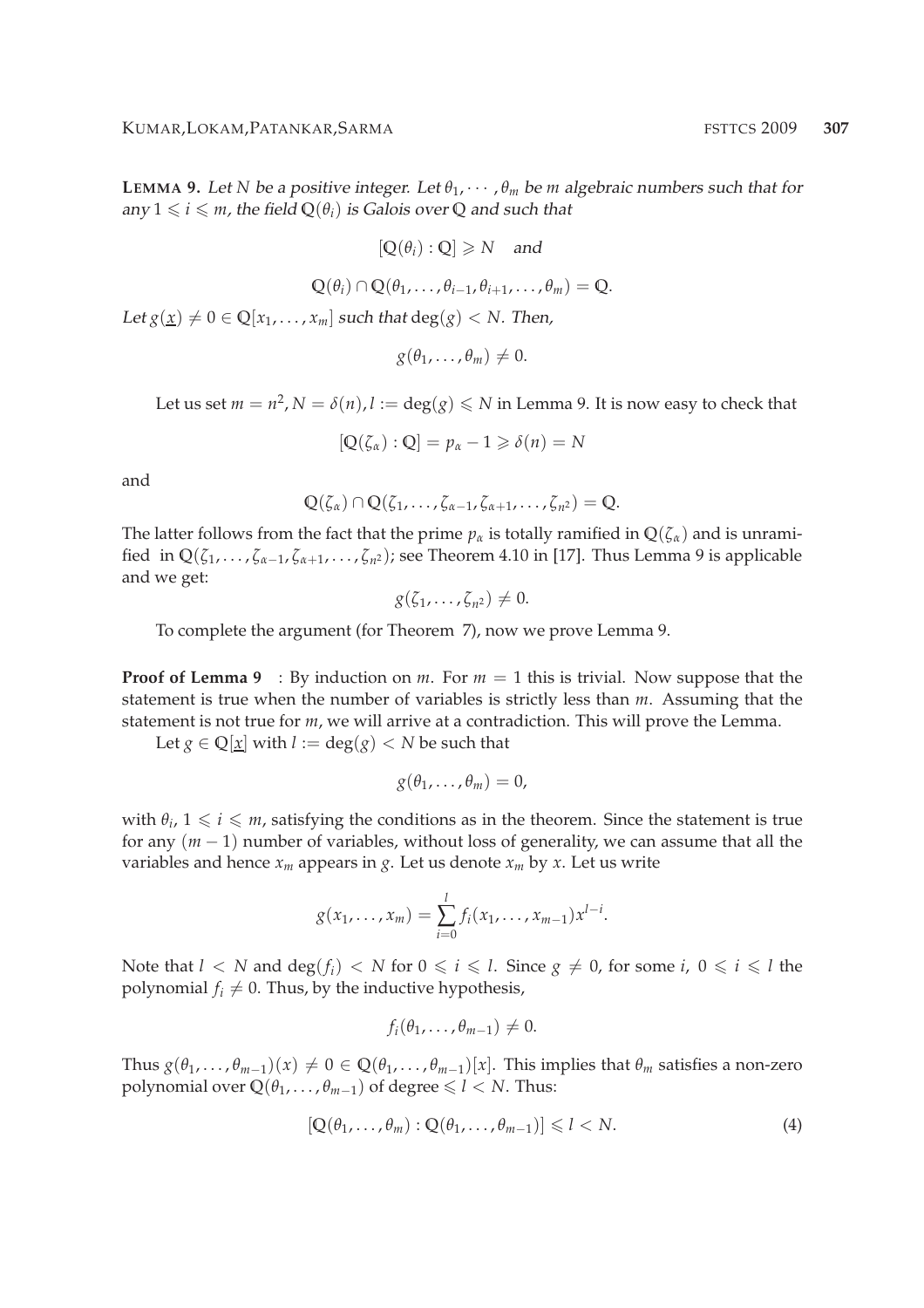On the other hand, since  $\mathbb{Q}(\theta_m) \cap \mathbb{Q}(\theta_1,\dots,\theta_{m-1}) = \mathbb{Q}$  and the fields  $\mathbb{Q}(\theta_i)$  are Galois over **Q**, it can be concluded by the property of such extensions ([12] Theorem 1.12, page 266) that

$$
[\mathbb{Q}(\theta_1,\ldots,\theta_{m-1})(\theta_m):\mathbb{Q}(\theta_1,\ldots,\theta_{m-1})]=[\mathbb{Q}(\theta_m):\mathbb{Q}]\geq N.
$$

This contradicts (4) above and that proves the lemma.

This concludes the proof of Theorem 7.

Note that Theorem 7 is true for any family of matrices  $A(n) = [\theta_{i,j}]$  provided the  $\theta_{i,j}$ satisfy Lemma 9. Hence, we have

**COROLLARY 10.** Let  $A(n) := (\zeta_{i,j} + \overline{\zeta_{i,j}})$ , where  $\zeta_{i,j}$  are primitive roots of unity of order  $p_{i,j}$ such that  $p_{i,j} - 1 \geq 2\delta(n)$  (here  $\overline{\zeta_{i,j}}$  denotes the complex conjugate of  $\zeta_{i,j}$ ). Then,  $A(n) \in$ *M*(*n*, **R**) has Rig(*A*(*n*), *r*) =  $(n - r)^2$ .

### **3 Reduction to Determinantal Ideals**

In this section, we show that the natural decomposition of the rigidity varieties  $W(n,r, \leq$  $k$ ) =  $\bigcup_{|\pi|=k} \mathcal{W}(n,r,\pi)$  is indeed a decomposition into *irreducible* affine algebraic varieties. In fact, these components turn out to be varieties defined by elimination ideals of determinantal ideals generated by all the  $(r + 1) \times (r + 1)$  minors.

To show the decomposition, we will continue to use the notation from Section 2. Consider the matrix  $X + T_{\pi}$ . Let  $x = \{x_1, \ldots, x_{n^2}\} = x_{\bar{\pi}} \cup x_{\pi}$ , where  $x_{\pi}$  is the set of variables that are indexed by  $\pi$  and  $x_{\bar{\pi}}$  is the set of remaining variables.

Let

$$
J := I(n,r,\pi) = \langle \text{Minors}_{(r+1)\times(r+1)}(X+T_{\pi}) \rangle
$$

be the ideal of  $\mathbb{Q}[x,t] = \mathbb{Q}[x_{\pi}, x_{\bar{\pi}}, t_{\pi}]$  generated by the  $(r+1) \times (r+1)$  minors of  $X + T_{\pi}$ . Let

$$
J_1 := J \cap \mathbb{Q}[x_{\pi}, x_{\bar{\pi}}] \subseteq \mathbb{Q}[x_1, \dots, x_{n^2}],
$$
  
\n
$$
J_2 := J_1 \cap \mathbb{Q}[x_{\bar{\pi}}],
$$
  
\n
$$
I_{r+1} := \langle \text{Minors}_{(r+1) \times (r+1)}(X) \rangle \subseteq \mathbb{Q}[x],
$$
 and  
\n
$$
EI_{r+1} := I_{r+1} \cap \mathbb{Q}[x_{\bar{\pi}}] \subseteq \mathbb{Q}[x_{\bar{\pi}}].
$$

Notice that since  $J_1$  is the elimination ideal of *J* w.r.t. eliminating variables  $t_\pi$ , a matrix *A* lies in  $W(n,r, \leq k) = RIG(n, r, \leq k)$  if and only if its entries lie in the variety defined by the ideal  $J_1$ . Also,  $I_{r+1}$  is the ideal generated by the  $(r+1) \times (r+1)$  minors of *X* and  $EI_{r+1}$  its elimination ideal for the rational ring generated by the variables  $x_{\bar{\pi}}.$ 

**PROPOSITION 11.**  $J_1 = J_2 \mathbb{Q}[x]$  (the ideal generated by  $J_2$  in  $\mathbb{Q}[x]$ ) and  $J_2 = EI_{r+1}$ . In particular,  $EI(n, r, \pi) = EI_{r+1}Q[x]$  considered as ideals in  $Q[x]$ .

PROOF. First, notice that in the  $(r + 1) \times (r + 1)$  minors of  $X + T_{\pi}$ , the variable  $t_{i,j}$ , for  $(i, j) \in \pi$ , always occurs in combination with  $x_{i,j}$  as  $t_{i,j} + x_{i,j}$ . Therefore, eliminating the variables  $t_\pi$  will also automatically eliminate the variables  $x_\pi$ , giving the equality of the generators of the ideals  $J_1$  and  $J_2$ . Therefore  $J_1 = J_2 \mathbb{Q}[x]$ . More formally, consider the isomorphism between the two coordinate rings  $\phi: \mathbb{Q}[x_\pi, x_{\bar{\pi}}, t_\pi]$  and  $\mathbb{Q}[x_\pi, x_{\bar{\pi}}, t_\pi]$  defined by letting  $\phi(t_{i,j}) = x_{i,j} + t_{i,j}$  for each  $(i,j) \in \pi$  and  $\phi(x_{i,j}) = x_{i,j}$  for all  $(i,j) \notin \pi$ . The ideal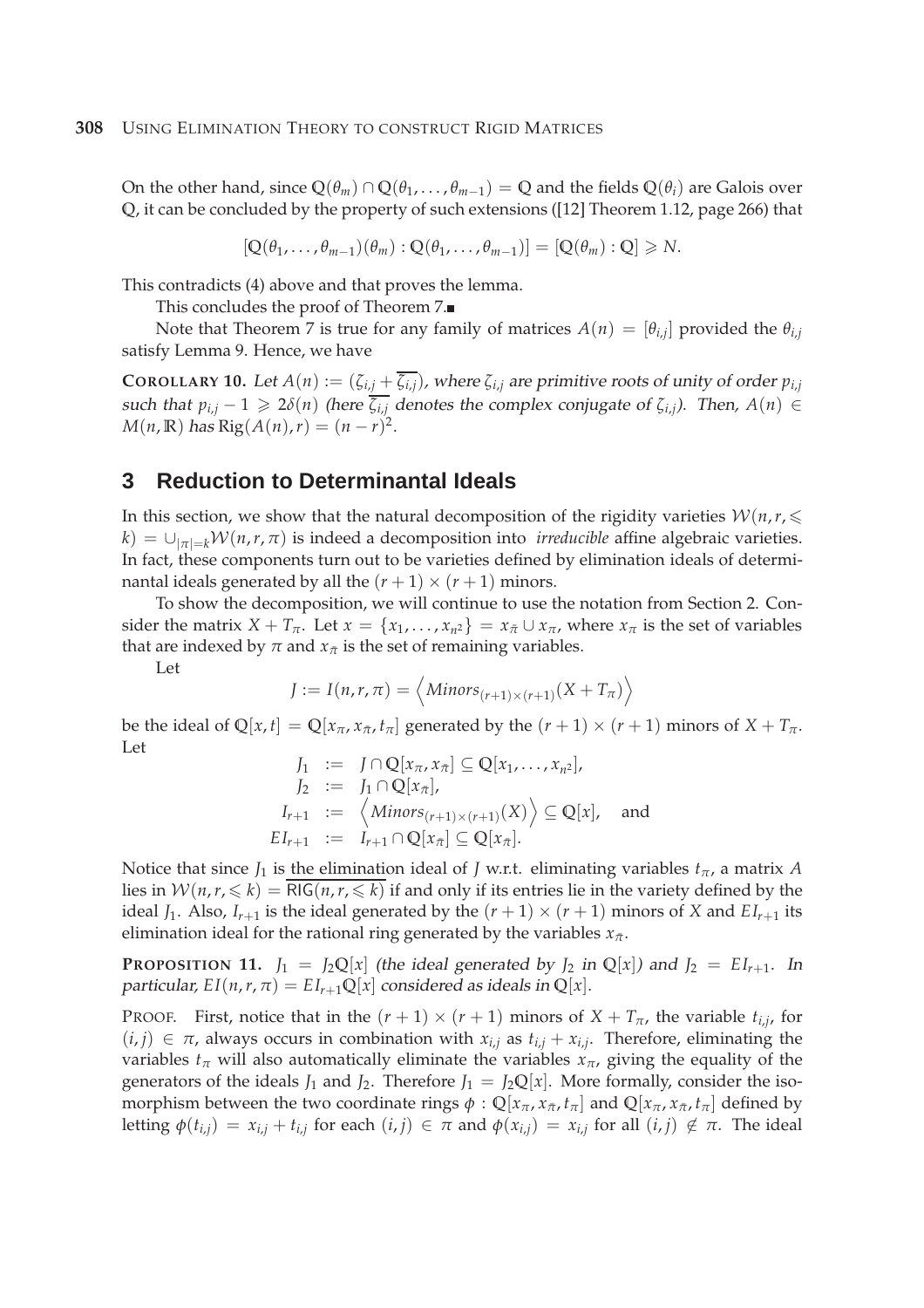$J_1=J\cap {\mathbb Q}[x_{\pi},x_{\bar{\pi}}]\subseteq {\mathbb Q}[x_1,\ldots,x_{n^2}]$  must equal the ideal  $\phi(\phi^{-1}(J)\cap\phi^{-1}{\mathbb Q}[x_1,\ldots,x_{n^2}]),$  since  $\phi$  is an isomorphism. But  $\phi^{-1}(J)$  is generated by matrices only involving the variables of  $t_{\pi}$  and  $x_{\bar{\pi}}$ , whereas  $\phi^{-1}\mathbb{Q}[x_1,\ldots,x_{n^2}]) = \mathbb{Q}[x_1,\ldots,x_{n^2}]$ , so that  $\phi^{-1}(J) \cap \phi^{-1}\mathbb{Q}[x_1,\ldots,x_{n^2}]$  is generated by polynomials only involving the variables of  $x_{\bar{\pi}}$ . Therefore  $\phi^{-1}(J_1) = \phi^{-1}(J) \cap$  $\phi^{-1}Q[x_1,\ldots,x_{n^2}] = J_2Q[x]$  and taking the image under  $\phi$ , we get  $J_1 = J_2Q[x]$ .

The equation  $J_2 = EI_{r+1}$  follows from similar considerations, noting that the variables  $x_{i,j}$  for  $(i,j) \in \pi$  always occur in the combination  $x_{i,j} + t_{i,j}$ . Therefore eliminating them elim- $\phi: \mathbb{Q}[x_{\pi}, x_{\bar{\pi}}, t_{\pi}] \to \mathbb{Q}[x_{\pi}, x_{\bar{\pi}}, t_{\pi}]$ defined by letting  $\psi(x_{i,j}) = x_{i,j} + t_{i,j}$  for each  $(i, j) \in \pi$ , while  $\psi(t_{i,j}) = t_{i,j}$  for  $(i, j) \in \pi$  and  $\psi(x_{i,j}) = x_{i,j}$ . Then again we have  $J_2 = J_1 \cap \mathbb{Q}[x_{\bar{\pi}}] = J \cap \mathbb{Q}[x_{\bar{\pi}}] = \psi(\psi^{-1}(J) \cap \psi^{-1}(\mathbb{Q}[x_{\bar{\pi}}])) =$  $\phi(I_{r+1}\mathbb{Q}[x,t_{\pi}]\cap\mathbb{Q}[x_{\bar{\pi}}]) = \phi(EI_{r+1}) = EI_{r+1} \subset \mathbb{Q}[x_{\bar{\pi}}].$ 

The following is a well-known theorem; see [3, Chapter 2].

<code>THEOREM</code> 12. Let <code>RANK( $n, \leqslant r$ )</code> be the set of all rank  $\leqslant r$  matrices of  $M_n \cong \mathbb{A}^{n^2}.$  Then

- *I*(RANK(*n*,  $\leq r$ )) = *I*<sub>*r*+1</sub> and RANK(*n*,  $\leq r$ ) = *V*(*I*<sub>*r*+1</sub>).
- $I_{r+1}$  is a prime ideal of Q[X]. In particular, RANK( $n, \leq r$ ) is an irreducible variety.

From Theorem 12 and Proposition 11 we get the following corollary (see [10]) for details).

**COROLLARY 13.** In the natural decomposition  $W(n,r, \leq k) = \bigcup_{|\pi|=k} W(n,r,\pi)$ , the  $W(n,r,\pi)$ are irreducible varieties.

## **4 Semicontinuity of Rigidity**

Intuitively, if a function is (lower) semicontinuous at a given point, then within a small neighborhood of that point the function is nondecreasing. (See the full version [10] of the paper for a formal treatment of the material in this section). The rank function of a matrix, for example, is a lower semicontinuous function on the space of all  $n \times n$  complex matrices. It is possible to construct give examples (we defer this to the full version [10]) to show that the rigidity function is not semicontinuous in general. However, it seems to have semicontinuity property at some interesting matrices. In particular, the matrices *A*(*n*) from Theorem 7 have an open neighborhood around them within which the rigidity function is constant. This is a direct consequence of their very construction since they are outside the closed sets  $W(n,r, \leq (n-r)^2 - 1)$ . These examples motivate us to study the properties of the Euclidean closure and Zariski closure of the set  $RIG(n, r, \leq k)(\mathbb{C})$ . In fact, we are able to argue that these two coincide.

**PROPOSITION 14.** The Euclidean Closure of RIG( $n, r \leq k$ )(C) equals its Zariski Closure.

PROOF. Recall that we can write RIG( $n, r \leq k$ ) =  $\bigcup_{\pi, |\pi|=k}$  RIG( $n, r, \pi$ ). Thus, to prove the proposition, it is sufficient to prove that for any pattern  $\pi$ , the Euclidean closure of  $RIG(n, r, \pi)$  equals its Zariski Closure. By Closure Theorem, there exists a subvariety *V* strictly contained in  $W := \text{RIG}(n, r, \pi)$  such that  $W(\mathbb{C}) - V(\mathbb{C}) \subseteq \text{RIG}(n, r, \pi)(\mathbb{C}) \subseteq W(\mathbb{C})$ . Since  $W(\mathbb{C})$  is closed in the Euclidean topology, we will done if we prove that the Euclidean closure of  $W(\mathbb{C}) - V(\mathbb{C})$  is  $W(\mathbb{C})$ . This is precisely the statement of the following lemma from [20], which we state below for easy reference. Also note that, by Corollary 13, *W* is an irreducible variety for every pattern  $\pi$  and hence the lemma is applicable.